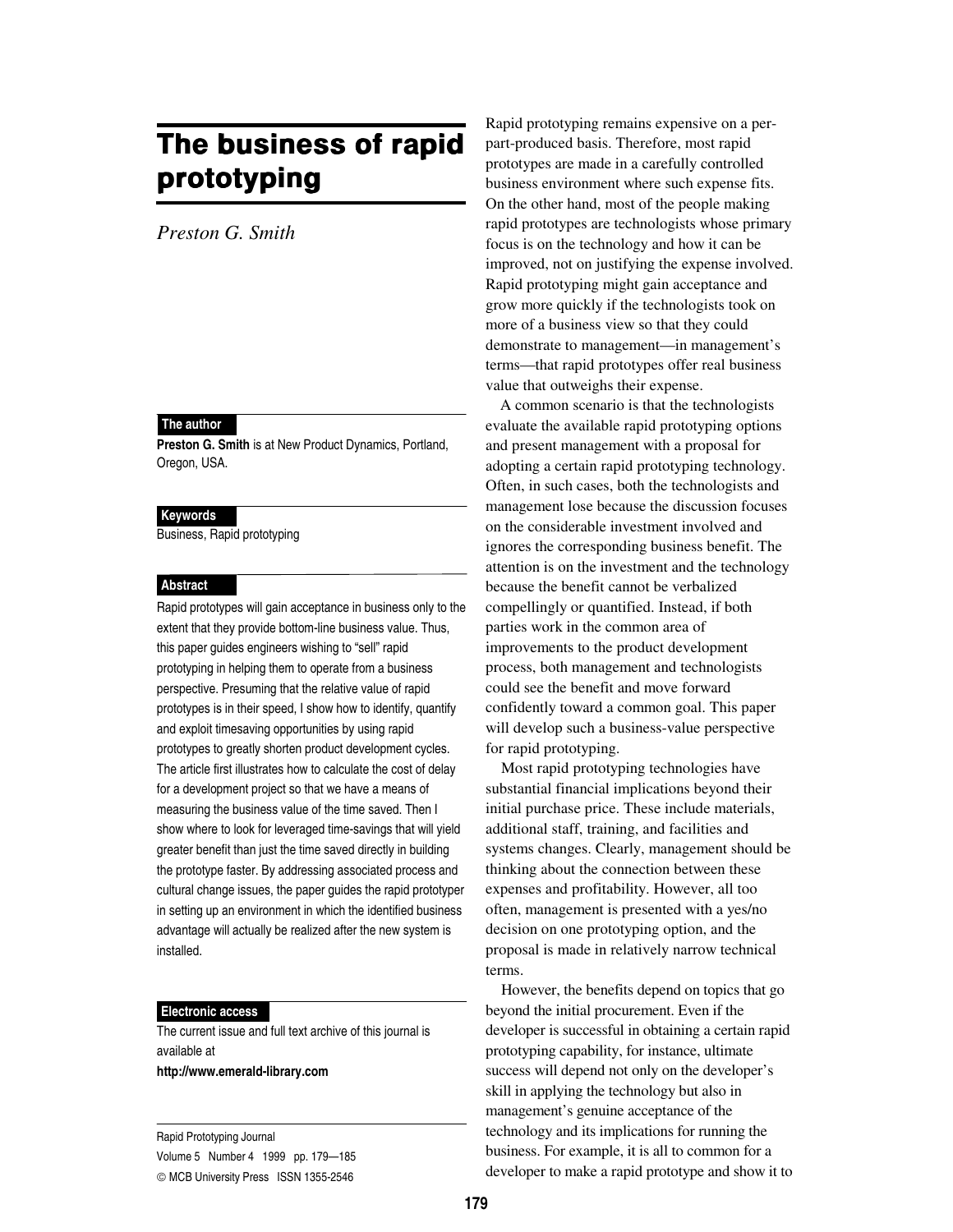management to obtain approval for a design concept. Management, not recognizing that the real benefit of the rapid prototype comes out of its associated process change, says to the developer, "This plastic toy is interesting. Now make me a real part out of metal and I will decide on your concept." In such situations, not only is management forfeiting the benefit involved, but the developer is also frustrated by not being able to use the technology to its full potential.

Most rapid prototyping technologies offer benefit through savings in time, even if they may cost more than traditional methods. Therefore, to put the cost and benefits in perspective, we must be able to relate time savings to profit, just as we relate the technology's cost to profit. The next section shows how to calculate this "cost of delay."

# **Quantifying the cost of delay**

# **Thinking of time as a trade-off**

Product development projects normally have four objectives:

- (1) develop a product with a certain set of features and with certain performance levels, as listed in a product specification (performance objective);
- (2) satisfy a target unit manufacturing cost for the resulting product (cost objective);
- (3) do this within a certain development budget for the project (expense objective); and
- (4) compete the project within a given time (schedule objective).

As managers, we are taught to manage each of these objectives—performance, cost, expense, and schedule—to its target and to control variances of each one. In doing this, we lose sight of the fact that some of these objectives may be far more important than others. If we could cut a week out of the schedule, we would probably be pleased to pay \$100 for it. But if the cost of saving a week rises to \$1,000,000, we might decide that the week is not that important. Just how important is a week of schedule compared to development expense? How much schedule time would I be willing to give up to cut unit manufacturing cost of the product by \$1.00? How much delay should I accept to regain a loss of 10 percent in product performance?

To be wise shoppers for time compression, we need answers to such questions. It is not good

enough to manage each of the four objectives to its target independently, being blind to the fact that one target may be a thousand times more important to profitability than another. In fact, the typical project manager manages project expense very carefully but is usually less concerned with schedule slippage, which usually has a far larger profit impact.

Effective developers and project managers do not manage their projects blindly to the four targets. Instead, they regard the four objectives as a balancing act. They are actively looking for opportunities to trade off one against the other, gaining net advantage. They can always find more expense money to buy some time at a bargain price. And they will refuse to delay a project to add another product feature if the price (in time) is too dear.

There are six possible trade-offs among the four objectives listed above. To trade off any of the objectives against any of the others, we need six trade-off values for the project. These six values prepare us to be better shoppers for development time. Although all six values have their applications, one of them is especially useful to the person shopping for rapid prototyping technologies: the trade-off between schedule time and development expense. We call this trade-off the cost of delay. The cost of delay usually varies greatly between projects, even within the same company, but for major projects in a large company, this value can exceed US\$1,000,000 in lost profit per day. Although the expense of a rapid prototype may seem quite high in absolute terms, in comparison with the cost of delay, it can be very smart purchase indeed!

If values of the cost of delay are this large, and if they vary greatly from project to project, we need a way to calculate them. This is the topic of the next section.

# **Calculating the cost of delay**

These calculations are described in detail in Smith and Reinertsen (1998, Chap. 2), so I provide just an overview here. The first step is to build a baseline profit-and-loss model for the project for its entire development and sales period. This model, which is usually created as a spreadsheet and fills just one sheet of paper, covers all of the expense and cost of developing, manufacturing, and selling the product over its life. The key result of this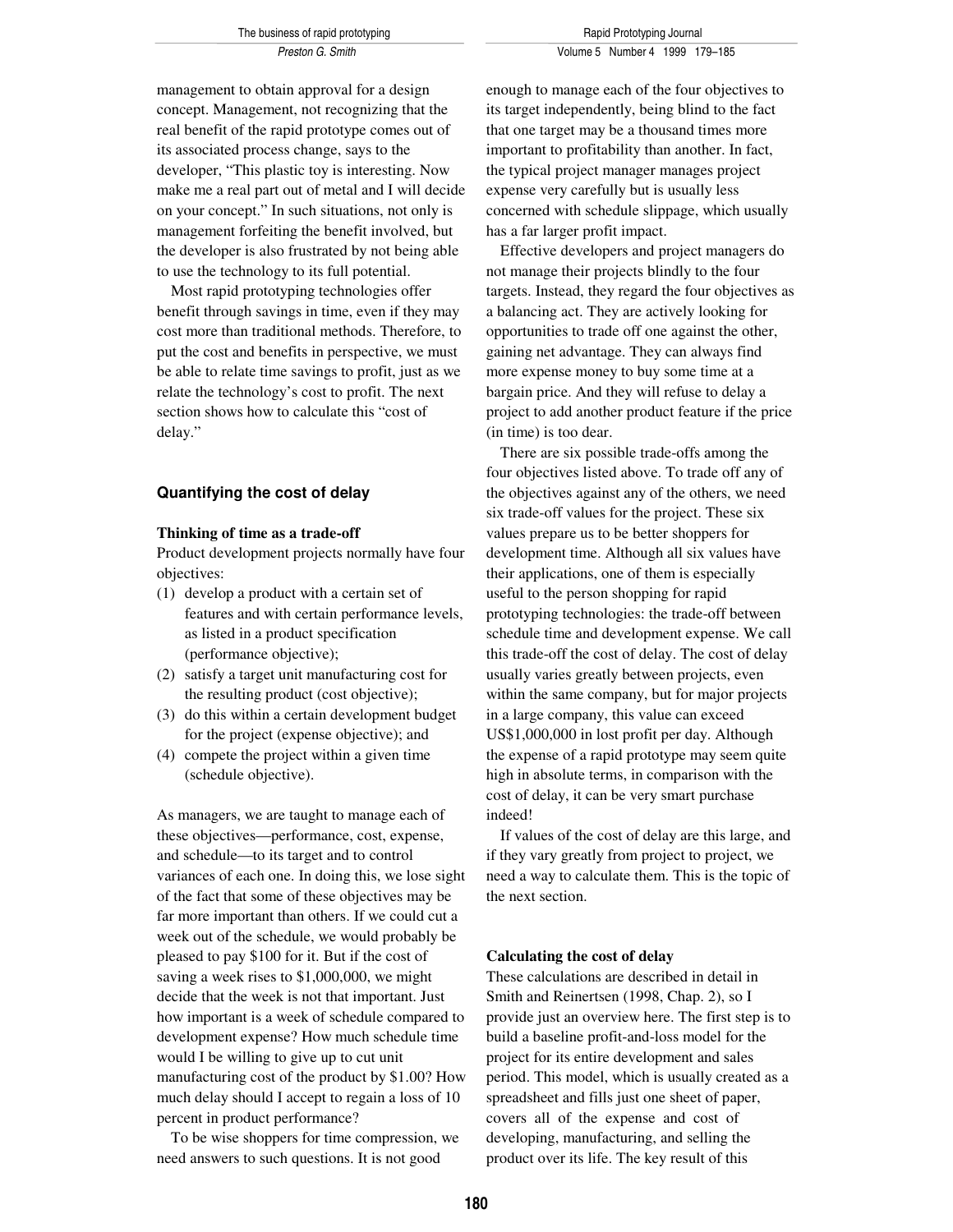model is the pre-tax profit earned by the product over its lifetime.

"Baseline" in the previous paragraph means that everything goes as planned for the project: it is on time, on budget for expenses and unit cost, and the product's performance meets its specification. The next step is to create scenarios for variations of the four objectives. For example, the high-cost scenario might have the initial manufacturing cost being 10 percent high for the first two years of production, after which we apply value-engineering methods to bring the cost back down to its target value. The lateness scenario might suppose a six-month delay in introduction, due to engineers not being available to work on the project as planned.

Next, we express these verbal scenarios quantitatively as variations of the baseline spreadsheet. For example, to create the high-cost spreadsheet, we would increase the unit manufacturing cost by 10 percent for the first two years after introduction, and we would increase the engineering expense during these two years to reflect our estimate of the additional engineering hours needed to cost-reduce the product.

Expressing the lateness scenario quantitatively usually requires the most judgement, but it is also provides the most useful results. To construct it, we ask ourselves which customers might not buy the product at all if it were six months late, which would defer their purchase, and what might be the long-term effect on the product's market share, for example because of lost referrals from early customers. Often, people assume that if the product is late to market, the major financial effect is extra engineering labor consumed during the delay period, but this labor expense is usually the smallest effect. Lost initial sales and permanent loss of market share are usually far more disastrous.

Clearly, these variation spreadsheets are not very accurate, but it is important to recognize that they do not have to be. They are far better than just guessing as to the financial effect of lateness or, as usually happens, ignoring it altogether. Often, the opportunities to "buy time" using the cost of delay are so clear-cut that even an inaccurate model is good enough.

At this point we have five spreadsheets, the baseline and its four variations. The last step is to construct decision rules, such as the cost of delay. To calculate the cost of delay, we subtract to lifecycle profit of the six-month-late spreadsheet from the baseline life-cycle profit, and divide by, say 26, if we wish to express to cost of delay as a weekly value.

Many development teams post their cost of delay prominently in the team area or distribute it on laminated wallet cards. They use this value to assess the opportunities that arise every day to "buy time." For example, they may consider shipping parts by air freight, paying higher weekend rates for toolmakers, sending out testing work when the internal test lab's lead time is too long, or buying extra parts to have them available if the team is not sure just which parts it will need. More pertinent to this paper, they use the cost of delay to make decisions on procuring rapid prototyping services or equipment or employing rapid tooling.

Again, for more information on calculating the cost of delay, checking your calculations, or extending them to more complex cases, see Smith and Reinertsen (1998, Chap. 2).

# **Using the cost of delay to make business decisions**

The cost of delay is a very helpful tool, but it must be used in the proper context. It only applies to activities that are on the critical path [1], for example. Also, even though an isolated decision may be justified by the cost of delay, there may be other opportunities that are much better buys. For these reasons, one must understand the overall development process and schedule before just applying the cost of delay to an isolated decision, for instance, to purchasing a rapid prototyping machine.

Now we describe a process for finding the cycle-time opportunities in your development process that represent the best bargains for the funds you have to invest in rapid prototyping or other time-compression technologies.

## **Understand the business drivers**

First, understand the role of new products and their development on the success of the company. Management needs a certain number of new products to maintain sales momentum, and if these products could be developed for nearly nothing, management would be happy. In some companies, this is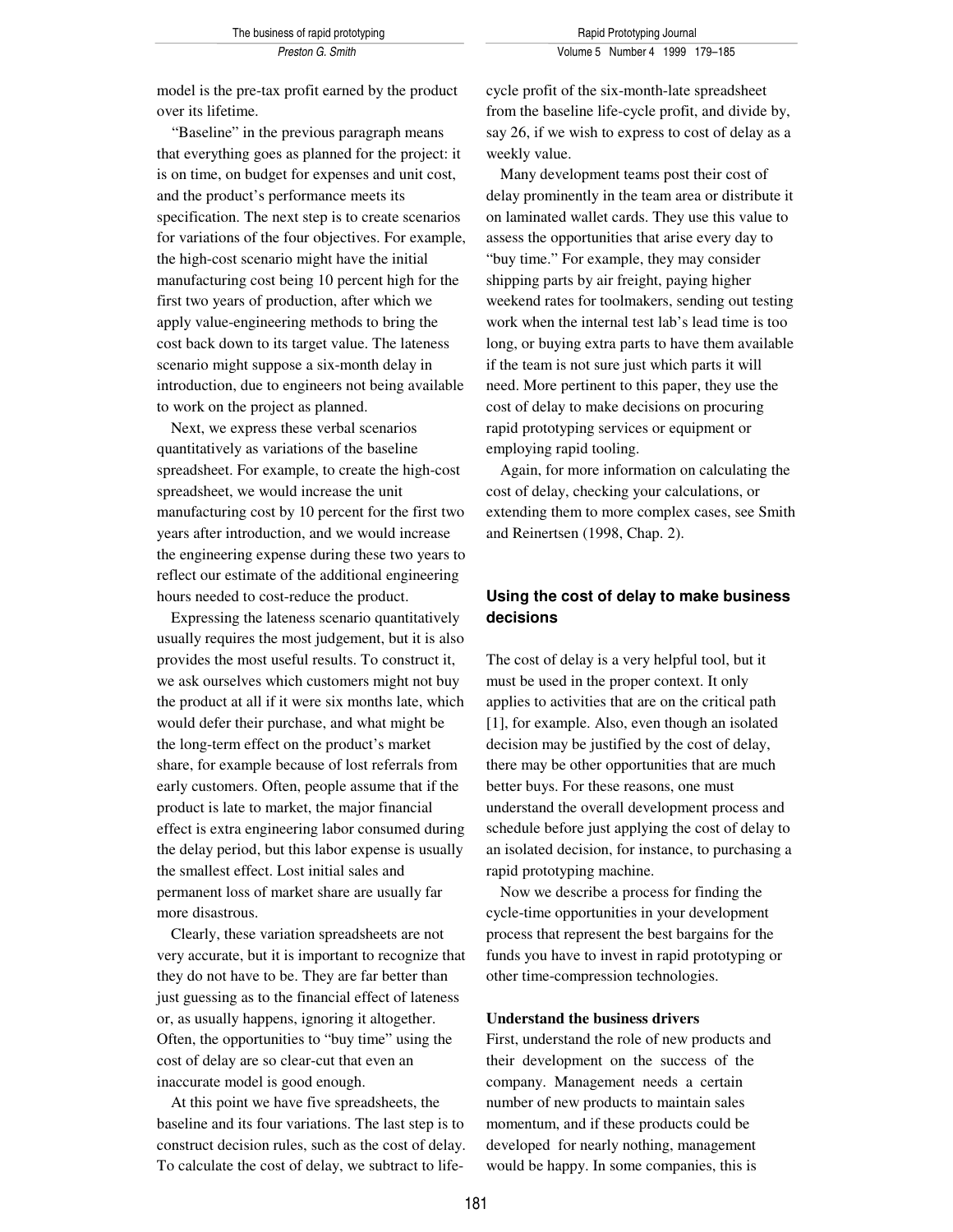the extent of management's interest in new products. Rather than being primarily concerned with new products, the company's strategy may be more oriented toward controlling the distribution channel or servicing and supplying consumables for products that have been in the field for years. It will be difficult to get management's interest in time compression technologies for product development if management does not believe that new products are critical to the success of the company.

Next, understand the company's strategy for developing new products. Does your company want to be a leader or a fast follower, letting others take the larger risk in pioneering? Does it want to be known primarily as a leader in innovation, in cost, or in reliability and quality? Does it want to get to market as fast as possible, or does it really want to meet a specific launch date, such as product availability for a trade show?

All of these choices will determine the kinds of rapid prototyping tools you should be considering. For example, to improve schedule predictability, you will take certain steps to minimize schedule risk, and you will procure time-compression technologies toward this end. However, because these steps will add time to the schedule in most cases, they are not wise for those who want to get to market as fast as possible, so this choice suggests different technology tools. As this example illustrates, if you cannot make the kinds of distinctions mentioned in the previous paragraph, you will be limited to buying generic technologies and obtaining mediocre benefits.

Finally, know the relative importance of the four project objectives discussed earlier. These will vary by project, but you will probably be able to lump your projects into two or three categories. For instance, one company found that they had some products that were new offerings for them. Time to market was the most important driver for these projects. Other projects developed improved models to replace models they were already manufacturing. For these, unit cost was more important, because they could continue to sell the old model if the new one was late.

## **Know where the time slips away**

Some rapid prototyping technologies offer

remarkable degrees of time compression. For example, a rapid prototype might be built in a day, where it took two weeks to build it with the previous method, an impressive 90 percent reduction. However, there might be an opportunity to save three months out of the fuzzy front end of the project (Smith and Reinertsen, 1998, Chap. 3) for less than the rapid prototype's cost. Or, for the cost of the rapid prototype, you might be able to modify a database to cut one day from each engineering change approval, which, for the hundreds of engineering changes in a typical product, could contribute far greater time savings than the rapid prototype would provide.

There is no substitute for analysis here. Analyze several completed projects to see where the time went. Were there typically delays waiting for a decision? What would have helped to make the decision faster? Was time wasted redesigning parts? Did the designs have to be redone because they were done poorly the first time, which might suggest better engineering design tools or more training in using existing methods? Or did redesigning occur because marketing kept changing its interpretation of what the market wanted? This might suggest other capabilities, such as the ability to make concept models to clarify concept distinctions in customers' (and marketing's) minds early.

Unfortunately, many companies are slow to market simply because management tries to work on too many development projects at once, which dilutes the resources of all types on every project and stretches all projects out proportionately. Advanced technologies to compress time are likely to offer little benefit here. For instance, you might be able to make a prototype part in one day instead of ten, but if the manufacturing engineer, who is supposed to take the this part to a supplier, is tied up on another project for the next ten days, the rapid prototype will provide no advantage.

This analysis of your projects provides an understanding of where the major opportunities are to save time in your schedule. Armed with this information, you become a far savvier shopper for rapid prototyping technologies. Rather than being overly influenced by the technical wizardry being sold, you will know which solutions are likely to yield benefit and which will not in your current situation.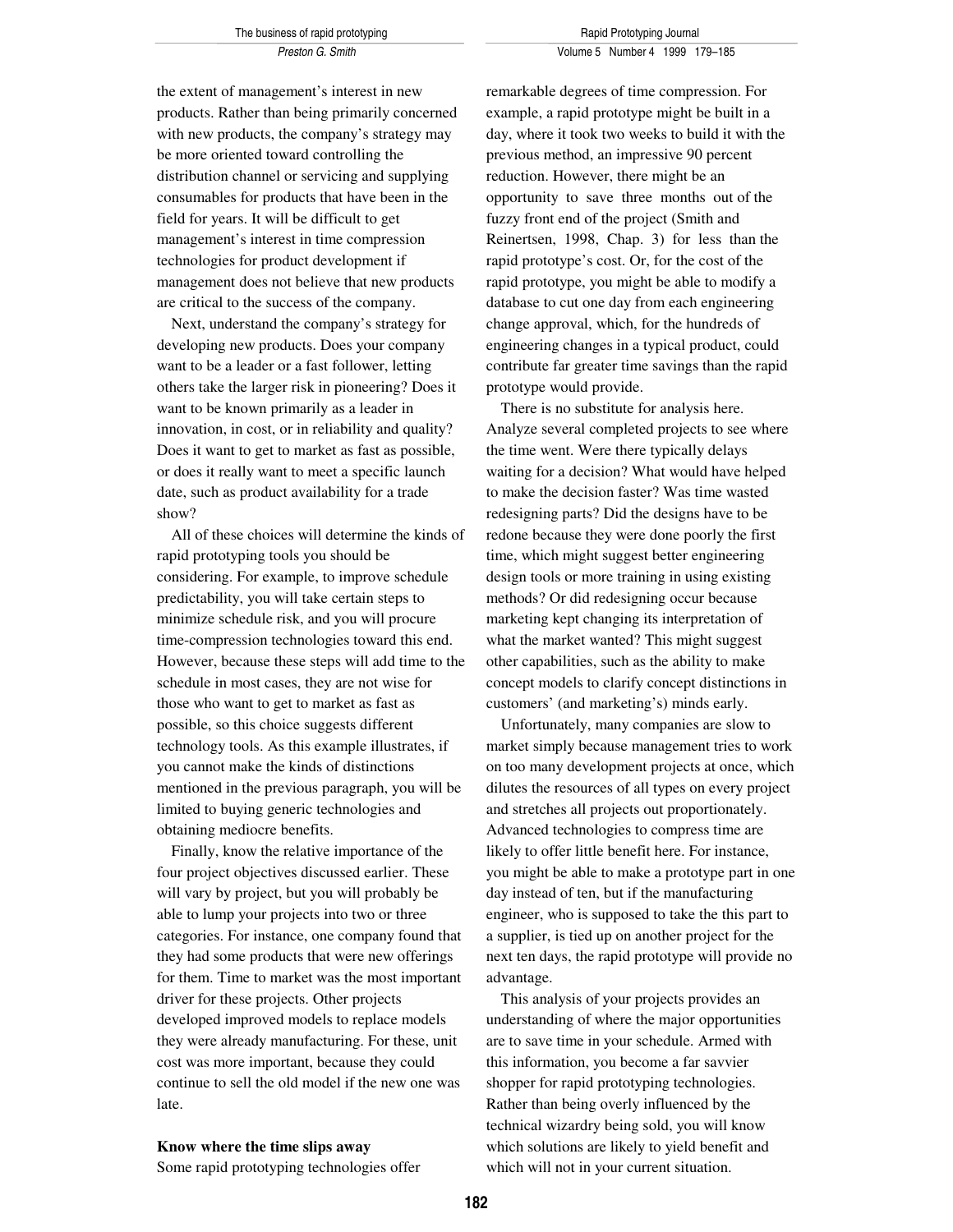# **Find tools that address specific needs**

Finally, we are ready to go shopping! With today's technology explosion, you will encounter a superstore full of opportunities. Just in rapid prototyping, there are many alternatives, because each technology can influence different parts of the development cycle quite differently. Simple concept models can resolve design intent issues with marketing and customers early, so that specification changes are far less likely later. Working parts made of strong materials can be used to test certain design assumptions, while other design assumptions must be checked using tooled parts, which might be made using rapid tooling techniques. Still other rapid tooling methods might be appropriate for initial production, setting up an opportunity at the production stage for a major time-versus-money trade-off. The opportunities that arise from analysis of your projects will tell you where to place your rapid prototyping/tooling investments.

Besides rapid prototyping, there are many other technologies that might offer timesaving opportunities on their own or synergistically with rapid prototyping tools. These include CAD and CAE, product data management (PDM), finiteelement modeling, simulation modelers and a host of others. Don't ignore these other tools, because your rapid prototyping solution may not reach its potential without some of the other tools. For example, you may need enhanced data transfer technologies to get your CAD data to the rapid prototyping machine quickly and reliably.

This is not a comprehensive discussion of the technologies available, but it should serve to illustrate that:

- a wide array of technology tools exist to compress time; and
- to be most beneficial, these tools must be closely tied to a specific process opportunity.

By doing your analysis before you start looking at technologies, you will be able to find the one you need more quickly and ask very pointed questions about how it will fit your process needs.

#### **Match the process and the tools**

As you consider various tools, you will have to adapt the tools to fit your process, and you will also have to change your process to really gain the benefit that the tools promise. Plan to work

this matchmaking from both sides. Most important, do not just assume that the match will work itself out; actively identify and adjust on both sides to gain an effective marriage.

In linking the development process with rapid prototyping tools effectively, it is helpful to keep in mind how schedules get compressed in development projects. The most obvious mechanism is direct shortening of an activity. For example, stereolithography might be ten times as fast as CNC machining, thus cutting that much time out of a prototyping cycle. Chrysler built an automated test track that enables it to run a brutal automobile durability test in two weeks rather than the six weeks formerly required.

However, the greatest savings are likely to be the ones that go beyond such direct reductions, so look for opportunities to leverage the power of a rapid prototype. Communication and decision making between groups is a fertile place to look, because often decisions get delayed at these interfaces. Could a rapid prototype crystallize design intent or design direction among several alternative approaches so that you can get on with the next stage of development more quickly? Could you reach a decision on styling or ergonomics more quickly by building an evaluating a few rapid prototypes? Some designers and buyers show suppliers rapid prototypes instead of drawings to get quotations, because they have learned that suppliers can grasp the design intent and offer cost-saving suggestions both better and faster through this medium than with drawings. These types of time savings are likely to be much greater than you will gain from just the reduced fabrication time of a rapid prototype.

Another place to look for time savings is in redesign and rework. Such rework can occur because the worker lacked certain needed skills, because the worker had been given inadequate information, or because of the normal learning process that occurs in innovation. Although learning will always be a part of innovation, we can eliminate much rework that does not have to be relearned each time. For instance, Cummins Engine Company analyzed their product, diesel engines, and found some parts, the flywheel for example, didn't have to be a learning experience on every project. Although a flywheel is complex, it can be designed completely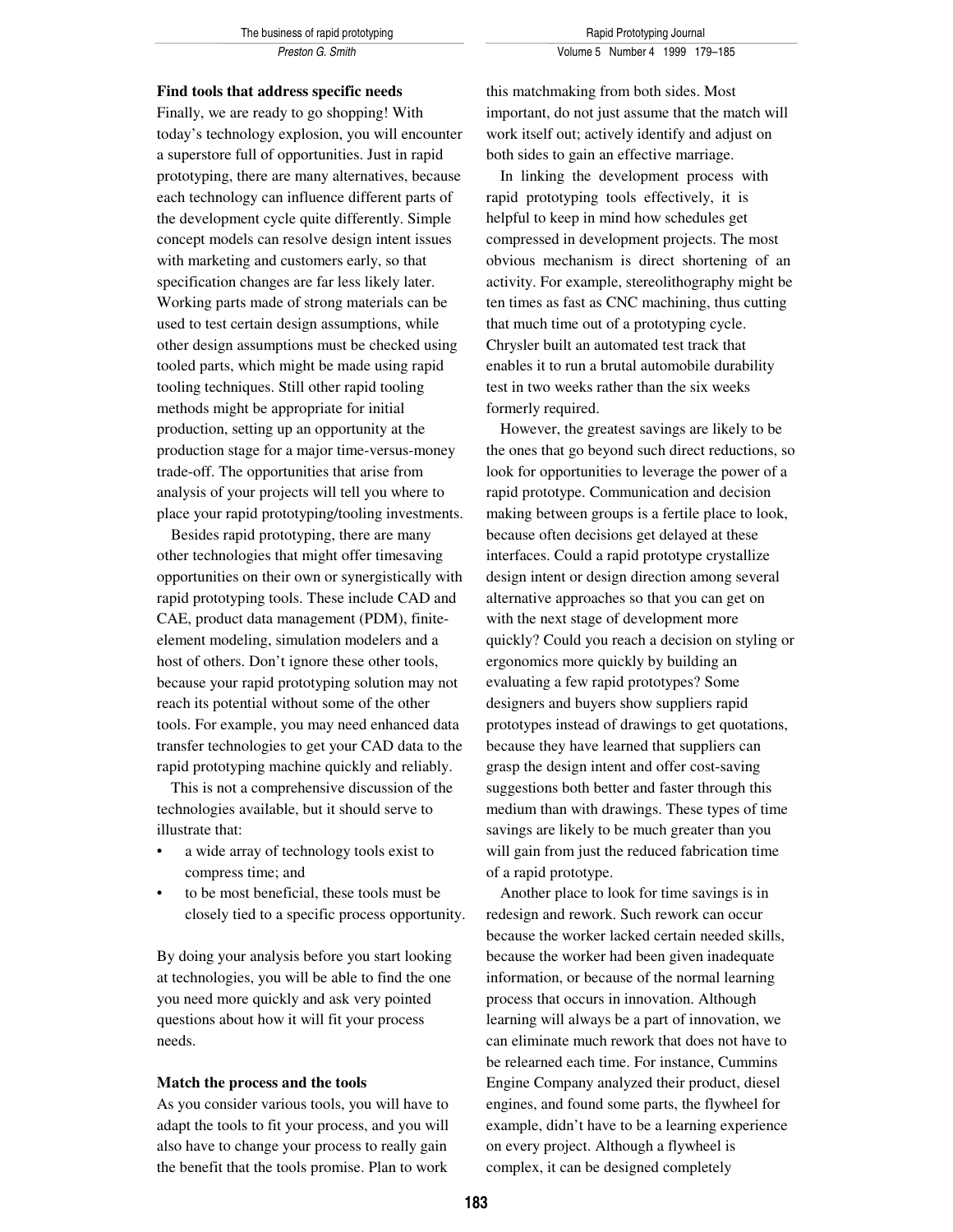analytically by specifying a few dozen values that determine its design—no creativity required. Cummins has thus automated flywheel design by writing high-level software that drives their computer-aided design (CAD) system and stress analysis software, producing drawings and machining tapes from the input values.

Redesign and other types of rework waste time and money, often late in the project, where they are most destructive. Any technology tools that reduce redesign or shift it earlier in the cycle will help here. For example, contemporary mechanical CAD systems with 3D capability can detect interferences, thus allowing these design mistakes to be corrected while they are much easier and less disruptive to resolve. Rapid prototyping and rapid tooling could play similar roles if you look for where and how rework occurs.

As you consider a technology tool, ask yourself some questions to check whether the tool is well matched to your time compression opportunities:

- (1) What cycle-time mechanism is involved here? Will this tool shift redesign issues earlier in the cycle, or will it cut decision delay in the fuzzy front end, or just what will it do?
- (2) Does the tool address an activity that is often on our critical path?
- (3) How large is the opportunity involved (how much time might be saved)?
- (4) Does this situation occur frequently or seldom?
- (5) What will it take to implement the solution?
	- Purchase price?
	- Training?
	- Process change?
	- Cultural change?

Think about these last four questions carefully. Often, the purchase price is the main consideration, but some of the others can be a greater burden and have a vital effect on the outcome. Consider, as an analogy, changing to a new word-processing technology in your office. The purchase price of the software is likely to be small in comparison with the training expense and the time lost while learning the new wordprocessing system. Changes in the documentation process required to realize the benefit may be larger still, and the cultural change for people to

become accustomed to the new documentation process may be an even greater issue. Without addressing the questions all the way to the cultural issues, the anticipated benefit is unlikely to result.

Once you have chosen a tool or tools using this methodology, test your decision by running a pilot application on a small scale. For instance, if you find that a desktop modeler could have a great impact on cycle time, do not just go out and buy one. Instead, use a local service to make some models using the same technology to test the proposed new process. The value and approach for doing a pilot, relative to a full-scale rollout, is explained in Chapter 15 of Smith and Reinertsen (1998).

## **Balancing the tools for maximum impact**

As just suggested, these high-tech rapid prototyping tools often need a strong dose of oldfashioned management fundamentals to yield their potential benefit. The most effective companies rely on neither technology tools nor management approaches alone, but look for ways to use one to leverage the other, all to fit their own unique way of doing business.

Two opposite philosophies are arising for viewing many of the technology tools. Many tools, such as CAD and finite element analysis, are what could be called analyze-first tools, because they allow you to do most of the work by analyzing the design in the computer before any parts are made. Because computers are fast and physical artifacts cost money, advocates of this approach argue that it employs technology to save both time and money.

The alternative is make first, whereby physical artifacts are produced early, and then the design goes back to the computer for further refinement, depending on what is learned from the artifacts. Rapid prototyping technologies fit with this approach.

From a time-compression standpoint, the question is, which approach gets you to a final design faster? To some extent, the answer depends on the nature of the product. When designing an integrated circuit, for example, the design is analytically determined (except for some manufacturability issues), and the main issue is eliminating mistakes while